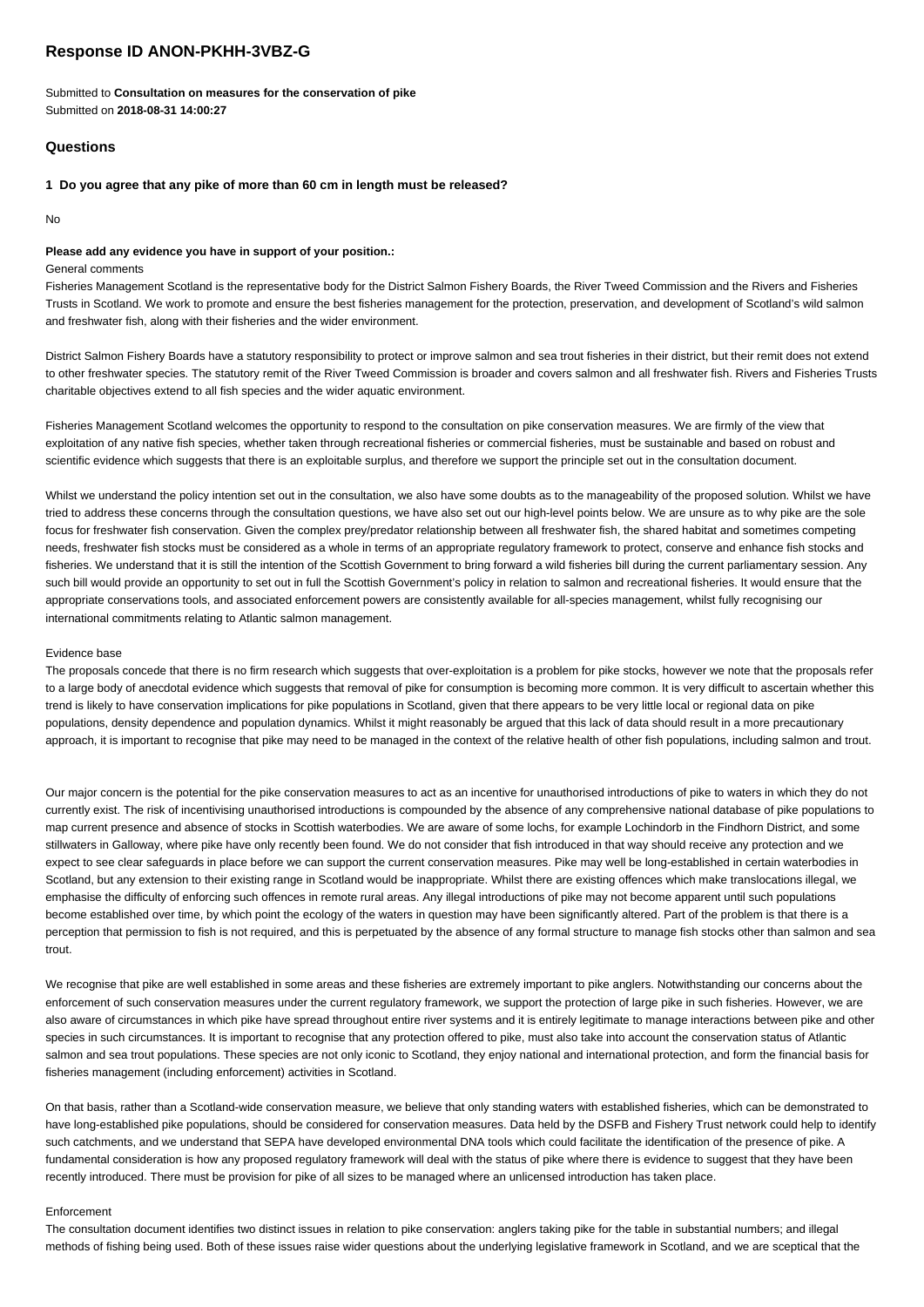proposed approach will adequately address either issue. There are also a number of wider aspects in relation to enforcement which need to be considered further.

As was repeatedly raised during the wild fisheries reform process, the disparity between offences for salmon and sea trout, and other freshwater species is a significant and ongoing issue. Whilst fishing without legal right or written permission is a criminal offence for salmon and sea trout, fishing for brown trout and other freshwater fish without legal right or written permission is a civil offence (except in areas covered by protection orders). Effectively, this makes the enforcement of this aspect of law extremely difficult, if not impossible. We remain of the view that a Scotland-wide offence of fishing without right or legal permission is necessary to adequately protect our freshwater fish populations.

Fisheries legislation is primarily enforced via the network of water bailiffs in Scotland. Whilst some water bailiffs are directly appointed by Scottish Ministers, the majority are appointed by District Salmon Fishery Boards. As noted above, the statutory remit of DSFBs is limited to salmon and sea trout. As we have highlighted regularly to the Scottish Government, the current resources available for fisheries management are not sufficient, and those funding mechanisms are coming under increasing stress. It is not reasonable to expect water bailiffs appointed by DSFBs, the sole funding for whom is raised from the owners of fishing rights for salmon and sea trout fisheries, to enforce such conservation measures without funding being raised from freshwater fisheries. Funding such all-species management remains a key issue that has not yet been addressed as part of the reform process.

We remain of the view that until such time as resources for management are raised from all users of our freshwater resources, or alternatively stable and ongoing funding from government, meaningful all-species management of the type proposed in this consultation is not possible. Coupled with this is a need to understand the levels of exploitation within these fisheries. This could be best achieved through a system of angler catch reporting, which would be one component of a wider freshwater fisheries management framework.

The use of illegal methods to catch pike, or any other freshwater species, is already an offence under the 2003 Act. However, under the current system of funding and management, it is not clear how such an offence can be enforced effectively, particularly given the operating constraints on water bailiffs which we refer to above. Due to resource issues, our members already experience difficulty in securing core Police Scotland support for dealing with serial poaching for salmon and trout.

#### Predation

There is increasing evidence of losses of salmon and sea trout, at least in part due to predation, as smolts move downstream towards the sea. In some cases, large lochs appear to be a particular 'pinch-point' during the migration. In other systems, for example in some Galloway rivers, pike are present in significant numbers and options need to be available to manage any local issues where pike predation is identified as having an impact on other species. The enhanced legal protection of Atlantic salmon in EU-designated natura sites (for example the River Bladnoch SAC) should be given special consideration in light of predation pressures. Where pike predation on juvenile salmon life stages is likely to be a key limiting factor for salmon populations, fishery managers should have access to appropriate and proportionate measures to manage such impacts.

We would emphasise the current pressures faced by Atlantic salmon in terms of current historically low estimates of marine survival and adult return rates to Scottish rivers. Whilst we are not advocating widespread removals of pike to protect salmon, we do wish to ensure that where good evidence of local impacts on our native fish populations exists, that tools are available to address such impacts where this is in the wider public interest. This is consistent with our approach to the protection of vulnerable life stages of migratory fish from all forms of predation, including avian predators.

As we have set out above, whilst we support the policy intention to reduce pressure on pike stocks, we have significant concerns about the potential effectiveness of the proposed measures. However, we recognise that the proposed approach is broadly in line with the policy adopted by Inland Fisheries Ireland, particularly in relation to designated managed wild brown trout fisheries. We remain unclear as to the basis for a 60cm limit and note that 85cm is the size limit adopted by IFI.

We seek further clarity as to how the Scottish Government anticipates that these conservation measures will be enforced and how such enforcement will be resourced. In particular, we seek assurance that pike conservation measures will not exacerbate or incentivise unauthorised introductions of pike – a wildlife crime.

#### **2 Do you agree that there should be a general bag limit of one pike, of maximum 60 cm in length, per person per day?**

### No

## **Please add any evidence you have in support of your position.:**

We are not persuaded that there is an evidence base to support a blanket national conservation regulation, and we cannot see how the proposed regulations can be effectively enforced. Notwithstanding the concerns in relation to resourcing enforcement, and the statutory remit of DSFBs stated above, many of the powers of water bailiffs are limited to salmon or trout. For example, section 55 sets out the powers of water bailiffs, but the powers to search and examine nets or other instruments used in fishing or any basket, pocket or other receptacle capable of carrying fish, only apply when there is reasonable cause to suspect that those instruments contain salmon or trout illegally taken. Again, the lack of any clearly-defined and consistent framework governing written permission to fish will make communication channels to anglers on bag limits and other rules very difficult.

## **3 Do you agree that no person should be able to sell, offer or expose for sale any pike that has been taken by rod and line?**

Yes

### **Please add any evidence you have in support of your position.:**

The policy position of Fisheries Management Scotland is that there should be a consistent approach to this issue for all species. On that basis, we consider that it should be illegal to sell, offer or expose for sale any rod caught fish. This should not be limited to salmon and sea trout, and now pike.

### **About you**